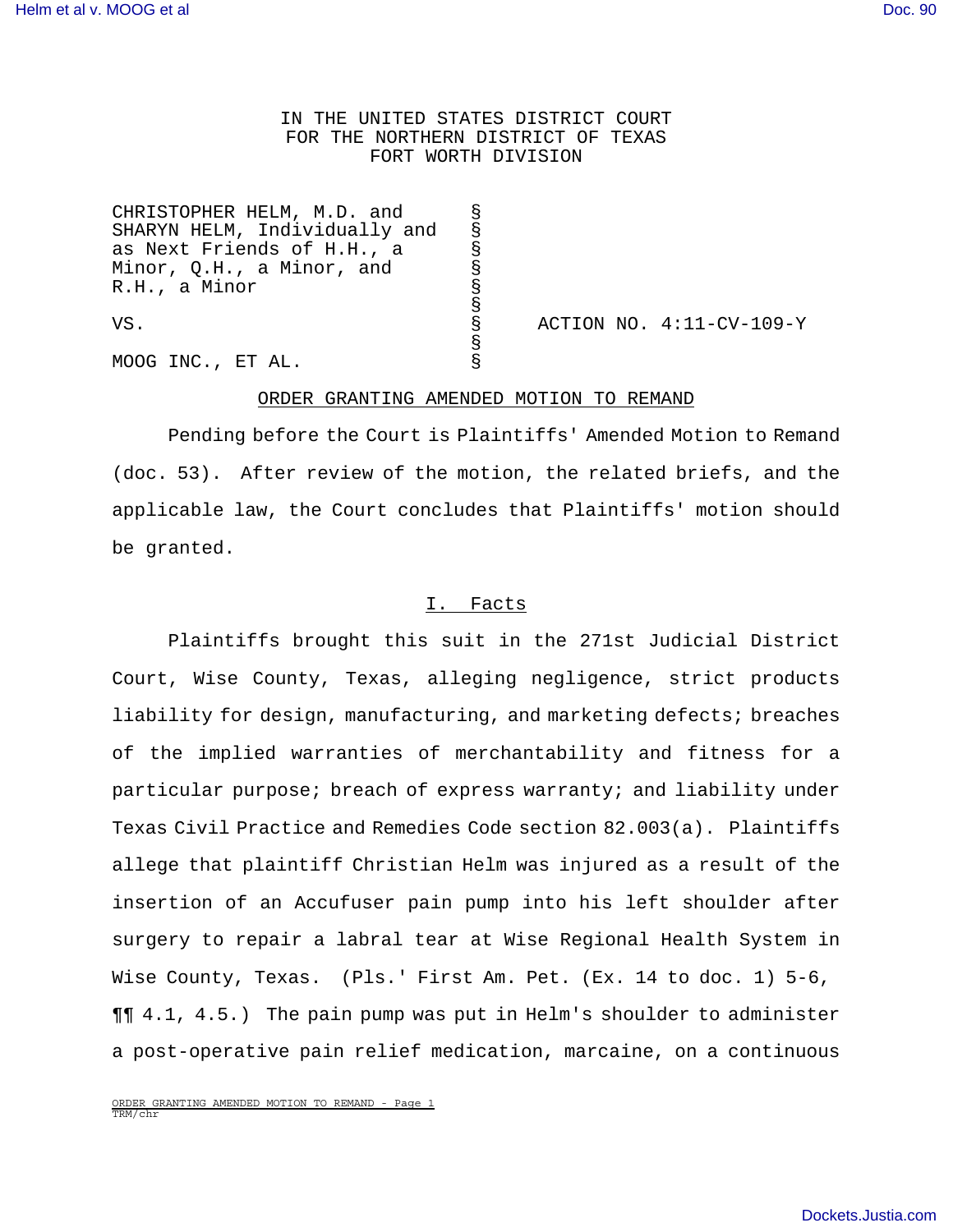basis. (Id. ¶¶ 4.3, 4.4.) Plaintiffs allege that as a result of the insertion of this device and the continuous injection of anesthetics through the pump, Helms suffered permanent damages to his shoulder joint, including a condition called chondrolysis. (Id. 6, ¶ 4.5.) This condition is the complete or nearly complete loss of cartilage in the shoulder joint, leaving bone on bone.  $(Id.)$ Plaintiffs sue numerous defendants who allegedly designed, manufactured, distributed, or marketed either the Accufuser pain pump or the drug marcaine.

Defendants AstraZeneca Pharmaceuticals LP and AstraZeneca LP (collectively, "AstraZeneca") removed the case to this Court, contending that this Court could exercise diversity subject-matter jurisdiction. AstraZeneca's notice of removal recognizes that defendants Brett Plyant; Southern Innovations, L.L.C.; and Plyant Medical, Ltd. (collectively, "the Plyant defendants"), are citizens of the state of Texas for purposes of diversity jurisdiction. (Notice of Removal (doc. 1) 6-7.) AstraZeneca's notice contends, however, that the Plyant defendants were improperly joined, and that their citizenship should thus be disregarded for purposes of determining the Court's jurisdiction. (Id.) Plaintiffs disagree and now seek remand.

### II. Applicable Law

A defendant may remove from state court any civil action over which the federal court would have original jurisdiction. 28 U.S.C.A. § 1441(a) (West 2006). A federal court can exercise original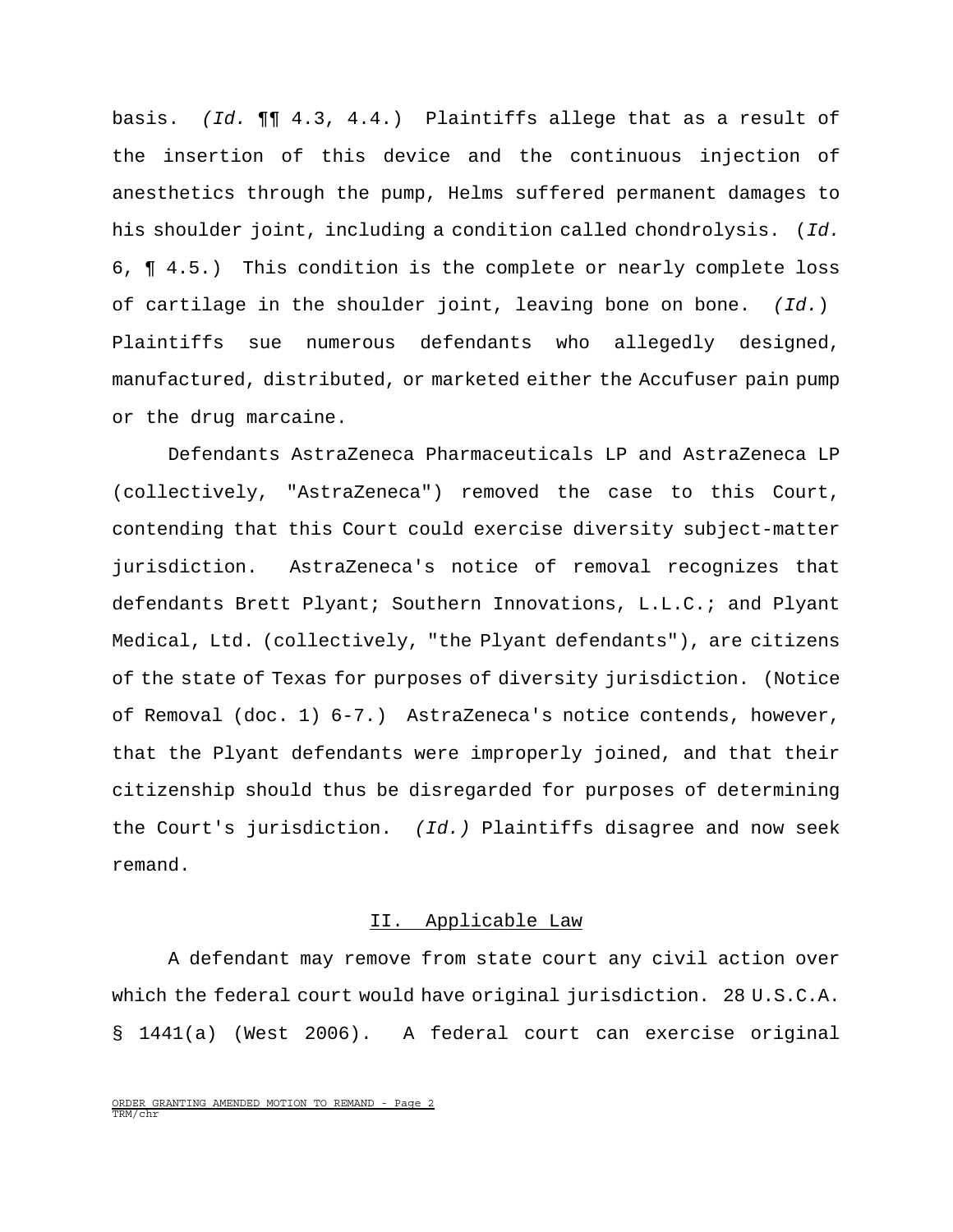jurisdiction based upon diversity of citizenship where the case involves citizens of different states and the amount in controversy, exclusive of interest and costs, exceeds \$75,000. 28 U.S.C.A. § 1332(a) (West 2006). An action is removable on the basis of diversity jurisdiction, however, "only if none of the parties in interest properly joined and served as defendants is a citizen of the State in which such action is brought." Id.  $\S$  1441(b) (West 2006). As the removing parties, Defendants bear the burden of establishing the basis for federal jurisdiction. See St. Paul Reins. Co., Ltd. v. Greenburg, 134 F.3d 1250, 1253 (5th Cir. 1998).

AstraZeneca contends that the Plyant defendants were improperly joined to defeat diversity jurisdiction. The purpose of an improperjoinder inquiry is to determine whether or not the in-state defendants were properly joined; thus, this Court must focus on the joinder and not the merits of Plaintiffs' case. See Smallwood v. Ill. Cent. R.R. Co., 385 F.3d 568, 573 ( $5<sup>th</sup>$  Cir. 2004) (en banc), cert. denied, 544 U.S. 992 (2005). A defendant may establish improper joinder by showing either: "(1) actual fraud in the pleading of jurisdictional facts, or (2) inability of the plaintiff to establish a cause of action against the non-diverse party in state court." Travis v. Irby, 326 F.3d 644, 647 (5th Cir. 2003). AstraZeneca does not allege that Plaintiffs committed fraud in the pleading of jurisdictional facts; rather, it contends that Plaintiffs are unable to establish a cause of action against the Plyant defendants. (Notice of Removal (doc. 1) 7-8.)

Thus, this Court must decide whether there is no reasonable basis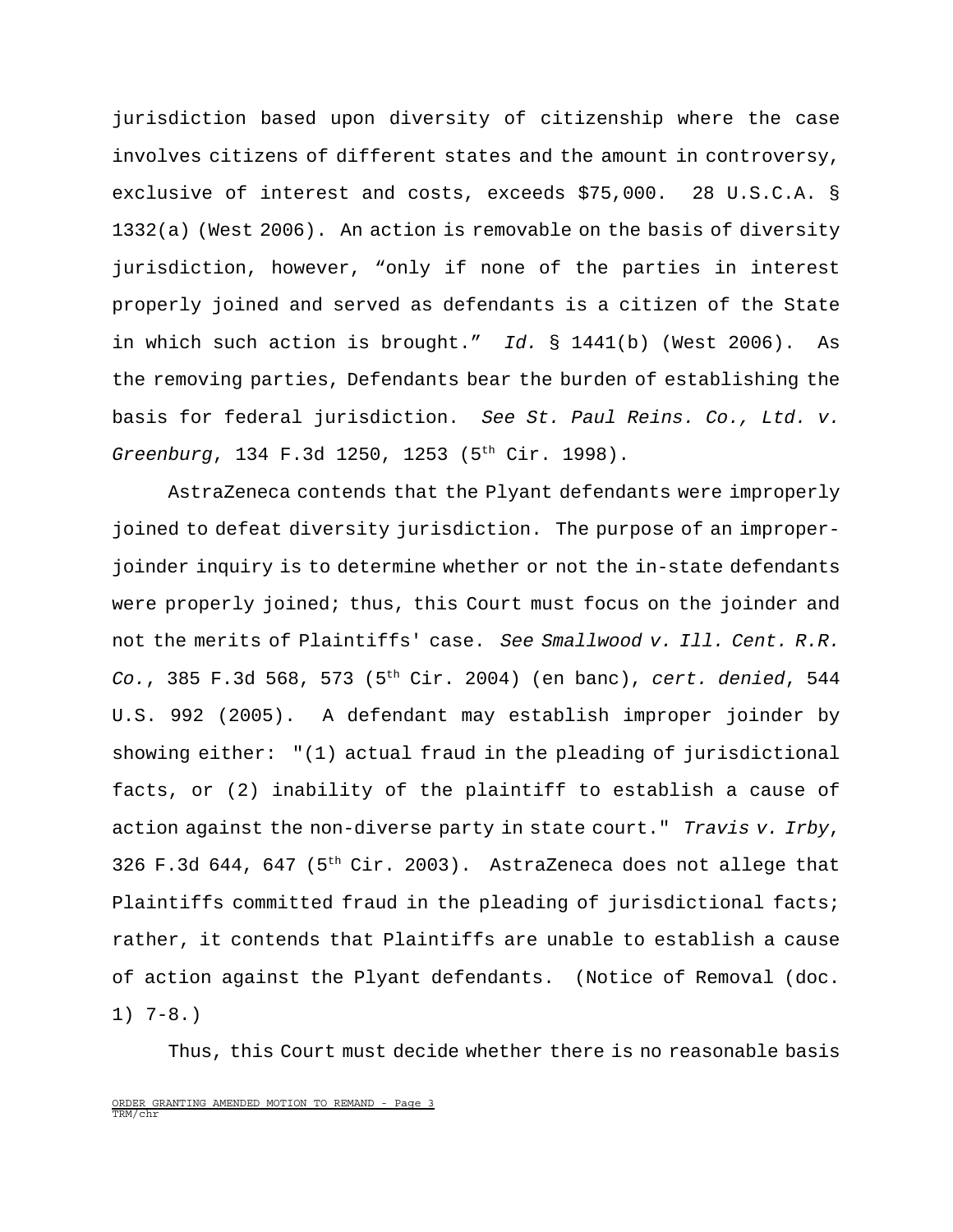to predict that Plaintiffs might be able to recover against the Plyant defendants in state court. See Smallwood, 385 F.3d at 573. In so doing, the Court can either: (1) "conduct a Rule  $12(b)(6)-$ type analysis, looking initially at the allegations of the complaint to determine whether the complaint states a claim under state law against the in-state defendant" or (2) "pierce the pleadings to conduct a summary inquiry." Id. "Ordinarily, if a plaintiff can survive a Rule  $12(b)(6)$  challenge, there is no improper joinder." Id. Nevertheless, the second option applies "when a plaintiff has stated a claim, but has misstated or omitted discrete facts that would determine the propriety of the joinder." $1$  Id.

Federal Rule of Civil Procedure  $12(b)(6)$  authorizes the dismissal of a complaint that fails "to state a claim upon which relief can be granted." This rule must, however, be interpreted in conjunction with Rule 8(a), which sets forth the requirements for pleading a claim for relief in federal court. Rule 8(a) calls for "a short and plain statement of the claim showing that the pleader is entitled to relief." FED. R. CIV. P. 8(a); see also Swierkiewicz v. Sorema N.A., 534 U.S. 506, 508 (2002) (holding Rule 8(a)'s simplified pleading standard applies to most civil actions).

Nevertheless, a plaintiff must plead "enough facts to state a claim to relief that is plausible on its face," and his "factual

 $1$ The Fifth Circuit Court of Appeals stated that the "summary inquiry" will apply in cases that are "hopefully few in number." Id. at 573. The court gave as examples the following situations: "the in-state doctor defendant did not treat the plaintiff patient, the in-state pharmacist defendant did not fill a prescription for the plaintiff patient, a party's residence was not as alleged, or any other fact that easily can be disproved if not true." Id. at 574 n.12.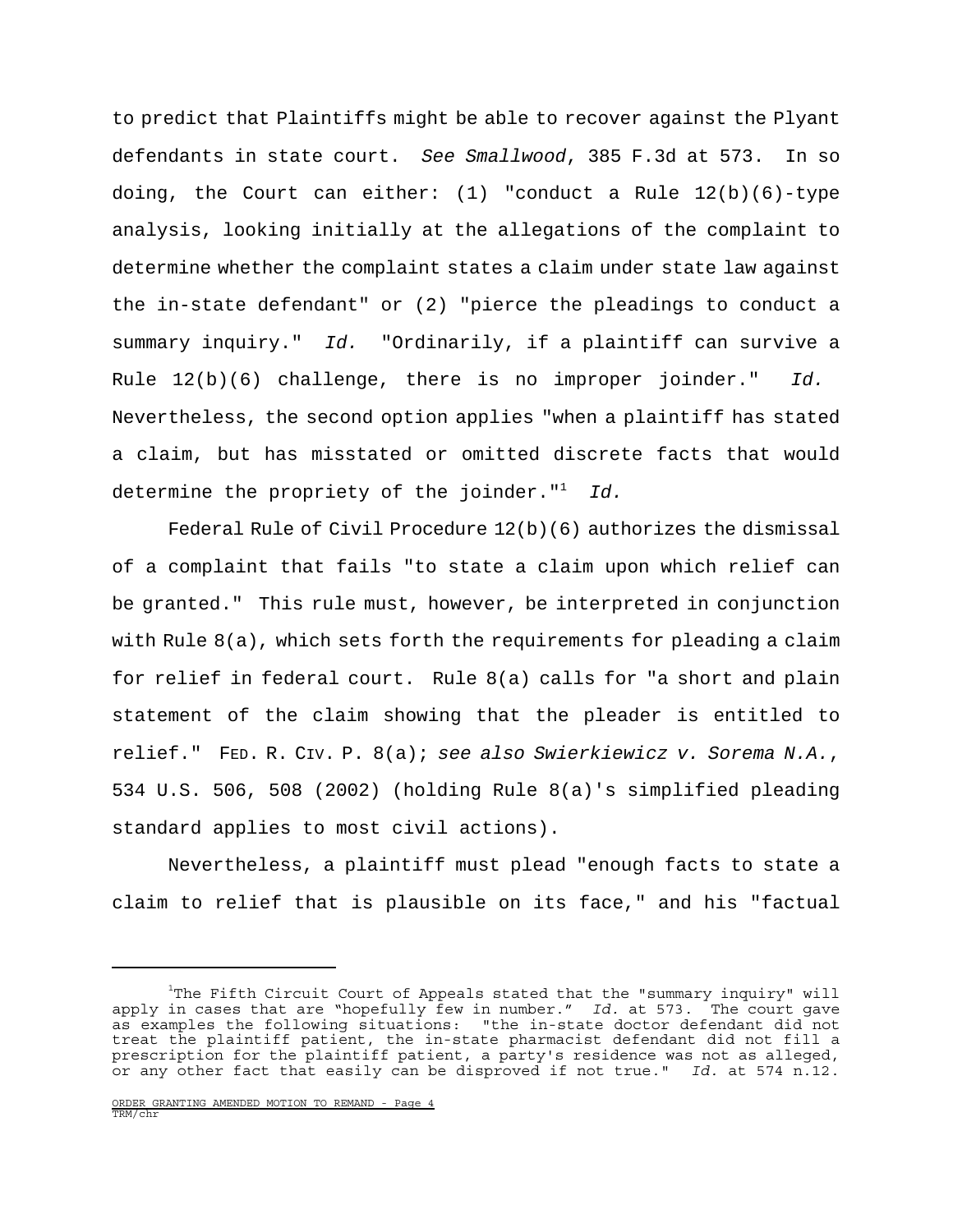allegations must be enough to raise a right to relief above the speculative level, . . . on the assumption that all the allegations in the complaint are true (even if doubtful in fact)." Bell Atl. Corp. v. Twombly, 127 S. Ct. 1955, 1965 & 1974 (2007). A court need not credit bare conclusory allegations or "a formulaic recitation of the elements of a cause of action." Id. at 1955. "A complaint 'does not need detailed factual allegations,' but must provide the plaintiff's grounds for entitlement to relief--including factual allegations that when assumed to be true 'raise a right to relief above the speculative level.'" Cuvillier v. Taylor, 503 F.3d 397, 401 (5th Cir. 2007) (quoting Twombly, 550 U.S. at 555). In reviewing a complaint under Rule 12(b)(6), the Court must accept as true all well-pleaded, non-conclusory allegations in the complaint and liberally construe the complaint in favor of the plaintiff. Kaiser Aluminum, 677 F.2d at 1050.

At all times the heavy burden of proving improper joinder remains on the removing party. See Campbell v. Stone Ins., Inc., 509 F.3d 665, 669 (5th Cir. 2007). In determining whether a defendant was improperly joined, a court "resolve[s] all contested factual issues and ambiguities of state law in favor of the plaintiff." Gasch v. Harford Acc. & Indem. Co., 491 F.3d 278, 281 (5th Cir. 2007).

#### III. Analysis

Plaintiffs' first amended petition alleges that the Plyant defendants "distributed and marketed" the Accufuser pain pump, and that Brett Plyant "was the representative who sold" the pump that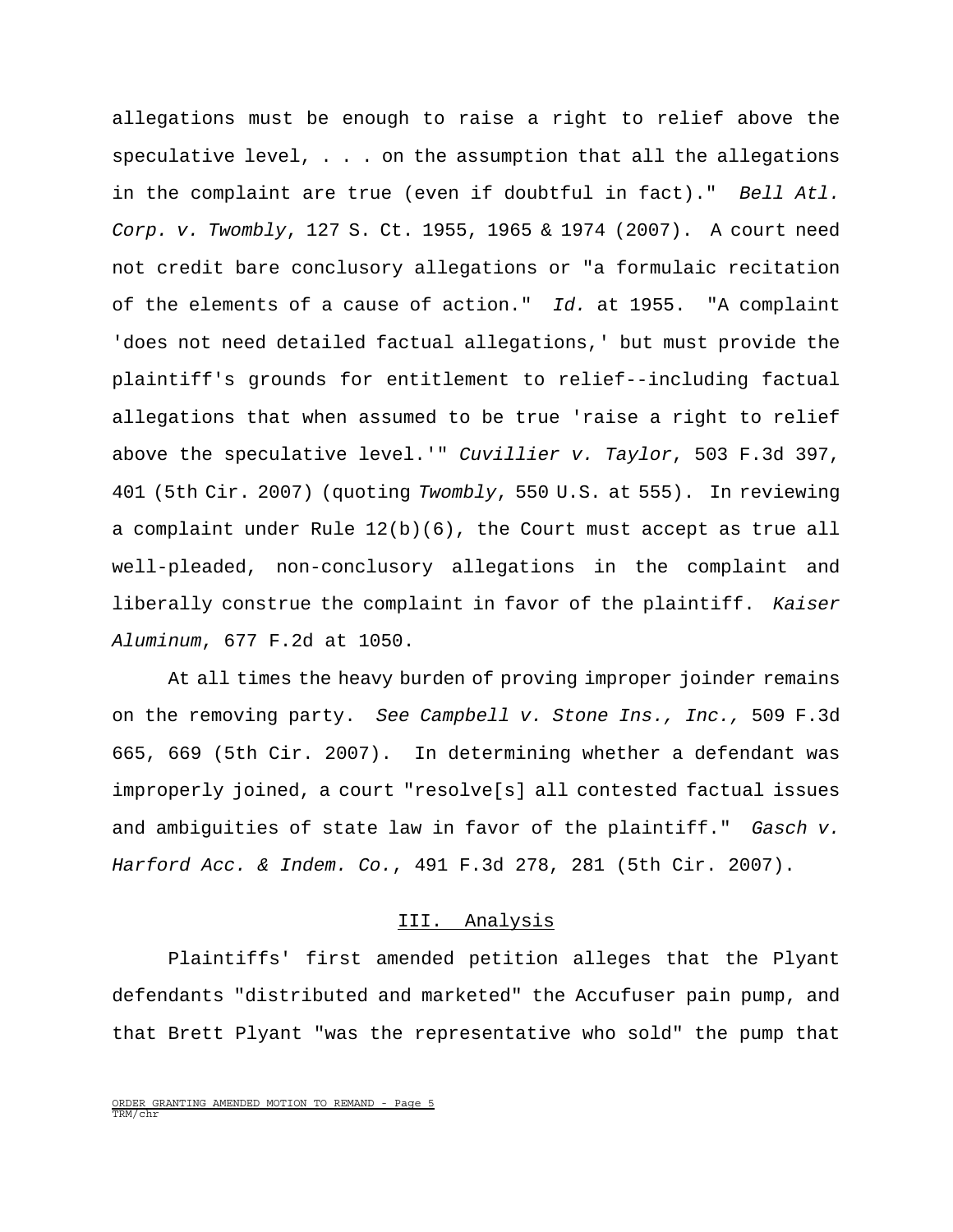was used in Helm's shoulder. (Pls.' First Am. Pet. ¶ 4.2.) Plaintiffs also allege that the Accufuser pain pump was "originally designed, manufactured, marketed and placed into the stream of commerce by defendant Moog." (Id.) Thus, Plaintiffs agree that the Plyant defendants were not manufacturers of the pain pump. Consequently, AstraZeneca contends that Plaintiffs' allegations are insufficient because they do not overcome the immunity to nonmanufacturing sellers afforded under Texas law.

In Texas, non-manufacturing sellers like the Plyant defendants "are not liable for harm caused to the claimant by [a] product" unless the claimant can prove that one of seven enumerated exceptions applies. Tex. Civ. Prac. & Rem. Code § 82.003(a) (West 2011). Plaintiffs' amended petition contends that the three exceptions found in section  $82.003(a)(4)$ ,  $(5)$ , and  $(6)$  apply because:

(1) [the Plyant defendants] "exercised substantial control over the content of a warning or instruction that accompanied the product [that was] inadequate and the claimant's harm resulted from the inadequacy of the warning or instruction" by representing that the Accufuser pain pump was suitable for use after shoulder surgery to administer post-operative pain relief medication; [Texas Civil Practice & Remedies Code § 82.003(a)(4)];

(2) they "made an express factual representation about an aspect of the product [i.e. that it was suitable for its intended use] [that was] incorrect" and relied upon by Dr. Helm and Dr. Helm's surgeon resulting in Dr. Helm's damages and if the aspect of the product had been as represented Dr. Helm would not have been harmed by the product [Texas Civil Practice & Remedies Code 82.003(a)(5)]; and

(3) they "actually knew of a defect to the [Accufuser pain pump] at the time the seller supplied" it to Dr. Helm "and the claimant's harm resulted from the defect" [Texas Civil Practice & Remedies Code § 82.003(a)(6).

(Pls.' First Am. Pet. 13, ¶ 6.8.)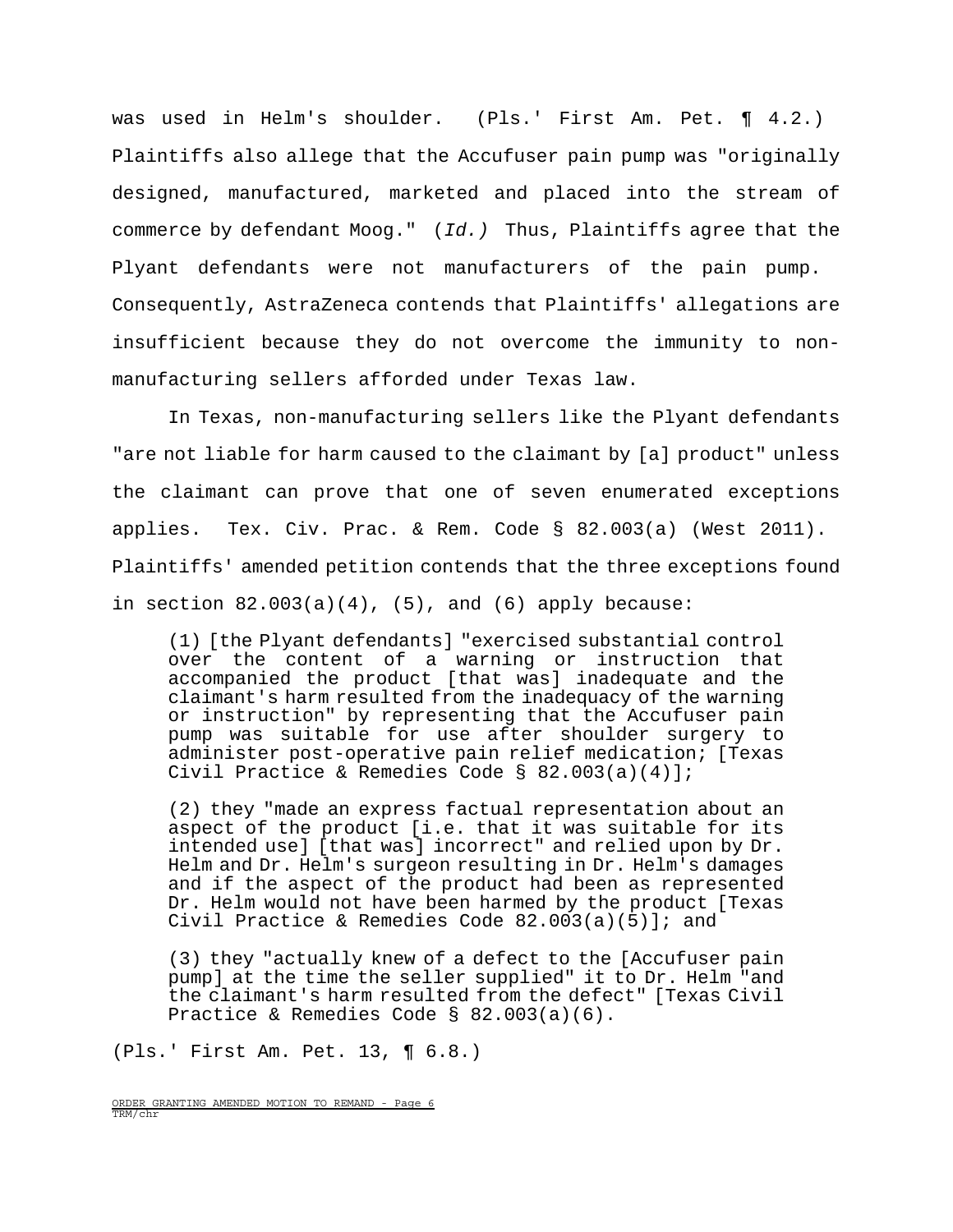In support of their allegations, Plaintiffs allege that Brett Plyant "was the representative who sold the Accufuser pain pump to Wise Regional Health Systems."  $(Id. 5, \P 4.2.)$  The Plyant defendants allegedly "distributed and marketed the pain pumps without doing a single study to determine the safety of high-volume pain pumps or what damage could be caused when physicians placed the catheter into the shoulder, much less directly into the shoulder joint space . . . . Instead, Defendants encouraged orthopedic surgeons to use the pumps and anesthetics, in tandem, in an untested and dangerous manner." (Id.  $6, 9$ , 4.6.) Plaintiffs further contend that the Plyant defendants "continued to sell and market these pumps with reckless indifference" even after the FDA rejected the manufacturers' requests for approval for placement of the pain pump in the shoulder joint space. (Id. 7,  $\P$  4.7.) The Plyant defendants "never provided any warning or disclosed any information that the Accufuser pain pump used in Dr. Helm's surgery was not suitable for the intended purpose of use after shoulder surgeries to administer post-operative pain relief medication, marcaine, on a continuous basis." (Id. ¶ 4.8.) Similarly, the Plyant defendants "never provided any warning that the use of the Accufuser pain pump could cause chondrolysis or that its use as a pain pump for shoulder surgery had been specifically rejected by the FDA." (Id.) Plaintiffs further allege that Defendants "knew, or in the exercise of ordinary care should have known, that the Accufuser pain pump and anesthetic marcaine w[ere] defective and/or unreasonably dangerous to those persons undergoing shoulder surgery in which a pain pump is inserted into the shoulder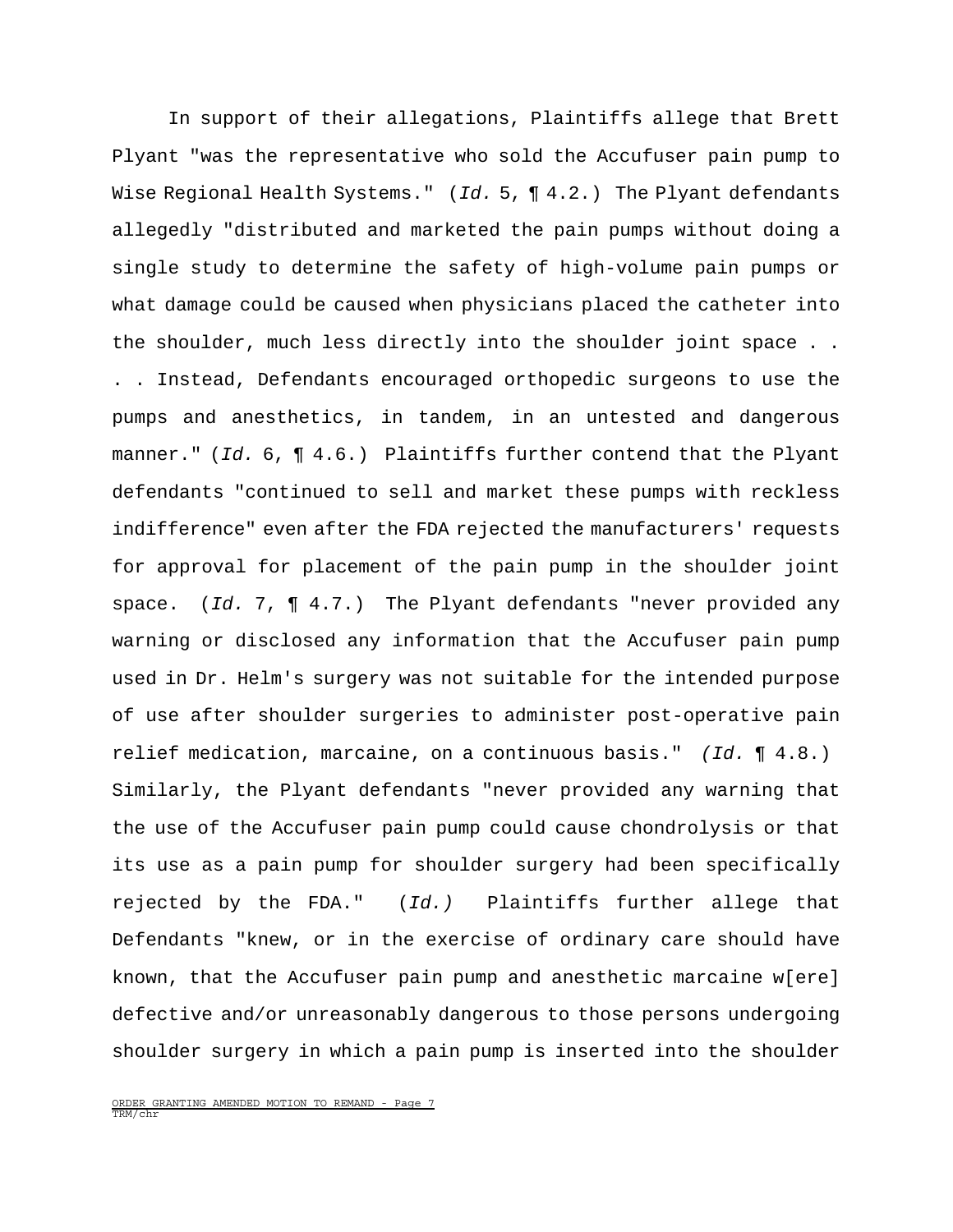joint space and anesthetics are continuously injected into the shoulder space."  $(Id.$  at 8-9,  $\P 6.1.)$ 

Construing the allegations in the light most favorable to Plaintiffs, the Court concludes that Plaintiffs' first amended petition sets out sufficient factual detail to overcome a Rule 12(b)(6) challenge. Although Plaintiffs' allegations certainly could have been more detailed, they nevertheless suggest a reasonable possibility of overcoming the immunity provided to the Plyant defendants under section 83.003. Plaintiffs have alleged that Brett Plyant and his companies marketed the Accufuser pain pump used in Helm's surgery to the hospital and Helm's surgeon and, in so doing, made representations that the pump was safe to use in the shoulder for the purpose of delivering continuous pain medication. Plaintiffs allege that these representations were incorrect, were relied upon by Helm and his surgeon, and caused Helm's injuries. The Court concludes that Plaintiffs allegations are sufficient to suggest a reasonable possibility of recovery on their claims. Cf. Crutchley v. I-Flow, Inc., No. 09-35, 2009 WL 650358, \*1, 3 (E.D. Pa. March 12, 2009) (concluding that similar allegations were sufficient to state "a colorable state claim" against the nondiverse defendant such that his joinder "was not necessarily [improper]"); Manfrey  $v$ . I-Flow Corp., No. 09-0034, 2009 WL 636349, \*1-2 (E.D. Pa. March 9, 2009) (concluding that allegations that the nondiverse defendant "made false statements to physicians regarding the safety of the pain pumps while knowing that those physicians would rely on the allegedly false representations" were sufficient "to state a colorable claim" against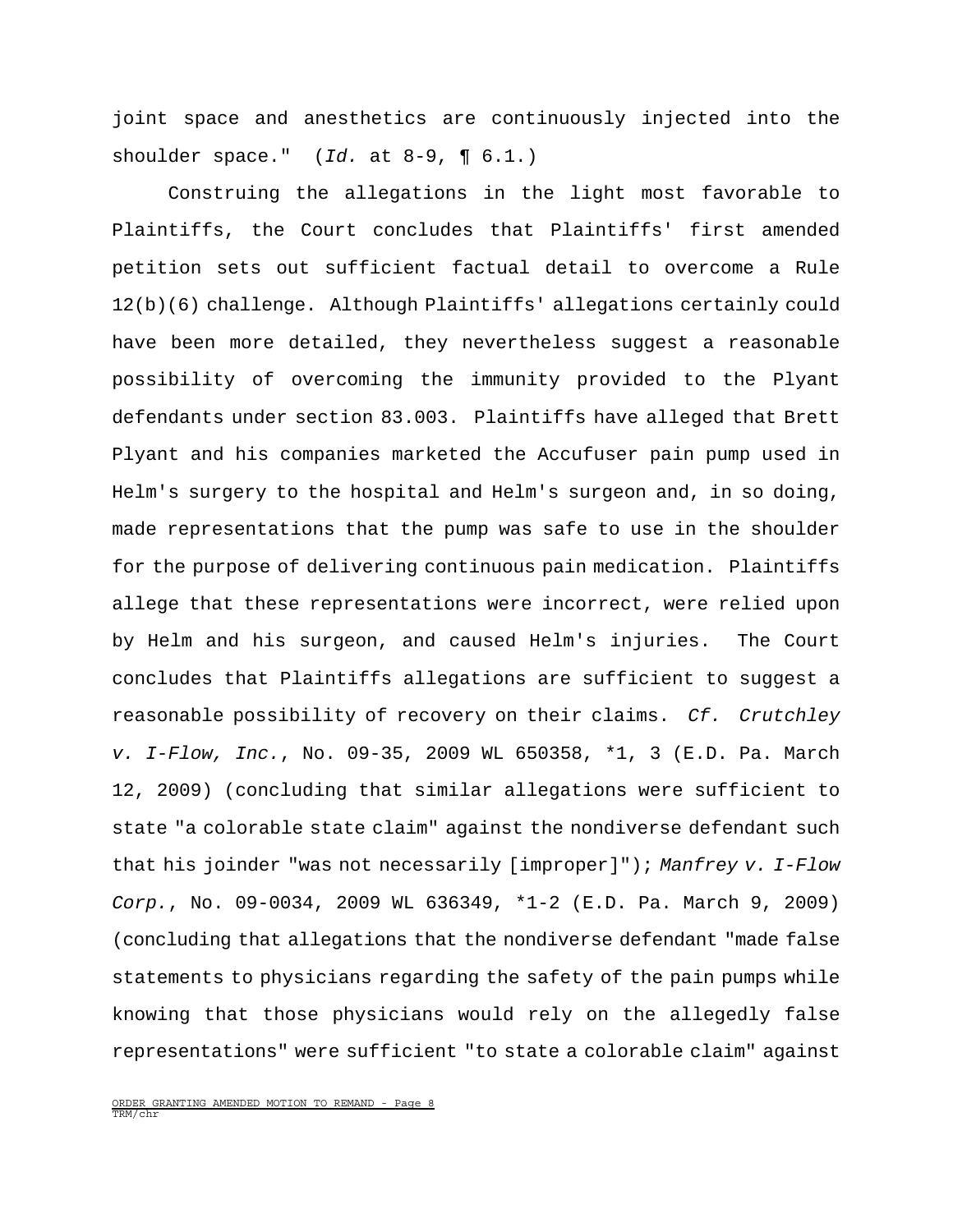the nondiverse defendant so as to destroy diversity); Ryles  $v$ . I-Flow Corp., No. 10-1315-AA, 2011 WL 669124, \* (D. Or. Feb. 17, 2011) (concluding that similar allegations against a non-manufacturing painpump seller sufficiently stated a claim so as to defeat an improper joinder argument). Contrary to AstraZeneca's argument, the alleged representation with which Plyant has been charged is not simply that the product was safe; rather, it is that the product was safe for use in the shoulder to provide continuous pain medication. The pain pump thus might have performed well in other parts of the body, but, as a result of the Plyant defendants' alleged representations, was placed in a part of the body where it could not be safely used. $^2$ 

Even if the Court conducted a summary inquiry, its conclusion would be the same. AstraZeneca requests the Court to give sole weight to the testimony of defendant Plyant that the only representations he made about the pain pump were that it was a "good" product and that he "had no reason to believe [it] was not safe." (AstraZeneca's Resp. (doc. 75) 6.) That testimony is, however, controverted by the affidavit of Helm's surgeon, Dr. McKenna, who avers that Plyant told him that "the Accufuser pain pump was safe to use in the shoulder joint after shoulder surgery to provide continuous injection of aesthetics such as marcaine." (Pls.' App. (doc. 54) 81.) The Court

 $2$ And thus the allegations in this case differ from those in In re Yamaha Motor Corp Rhino ATV Products Liability Litigation, No. 3:09-MD-2016-JBC, 2009 WL 939279, \*3-4 (W.D. Ky. April 6, 2009), which was cited by AstraZeneca. In that case, the nonmanufacturing seller stated that his vehicle was "safer than a four wheeler." The court concluded that this statement was merely an assurance that the product was not defective and thus did not "'independently contribute [] to the harm caused by the defective product.'" Id. at  $*4$  (quoting Rubin v. Daimler Chrysler Corp., No. H0-44021, 2005 WL 1214650, \*9 (S.D. Tex. May 20, 2005)). Here, the Plyant defendants' alleged representation was that the product was safe to use in the shoulder joint to deliver continuous pain medication.